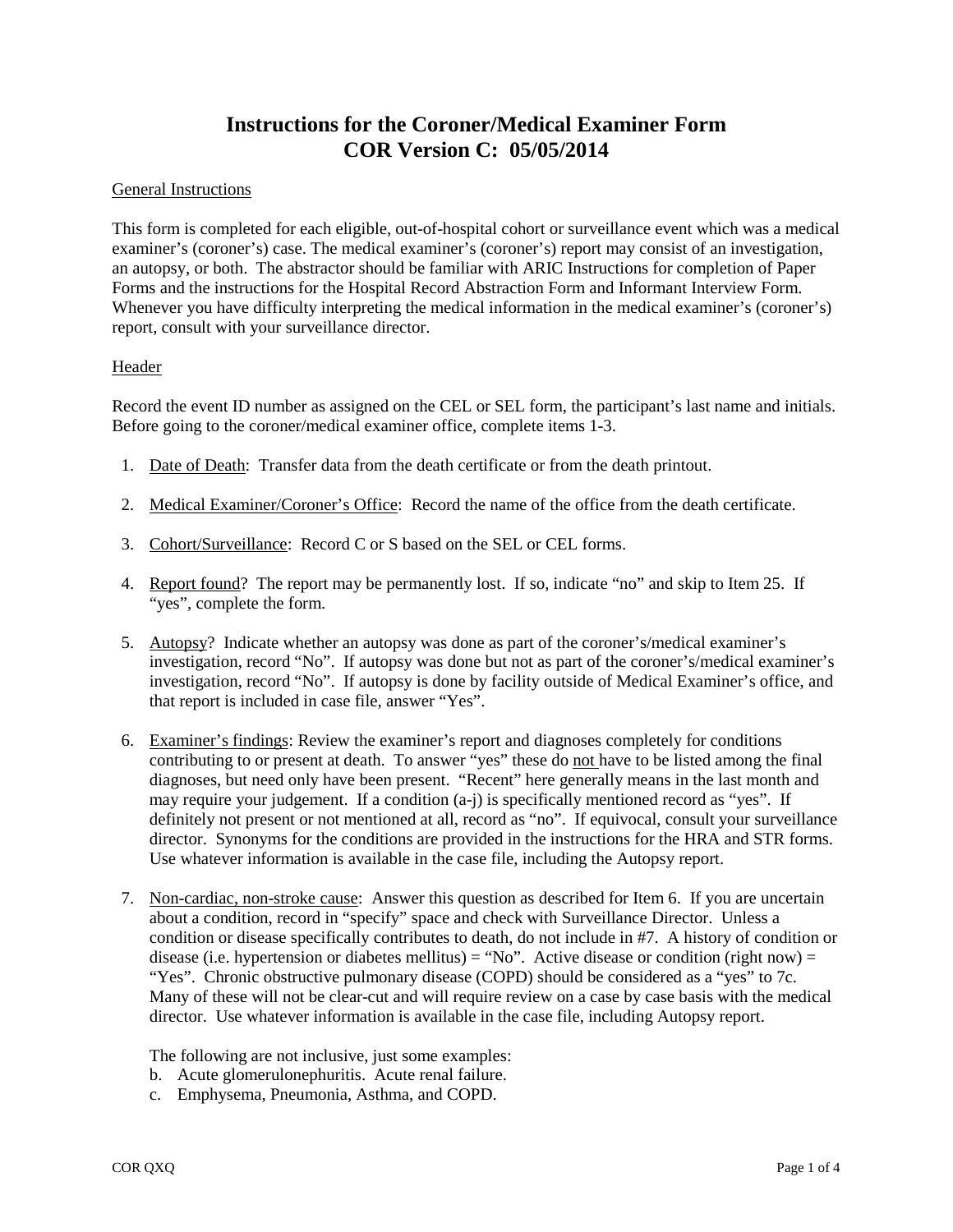- d. Suicide attempt. Schizophrenia, Psychosis.
- g. Cirrhosis, Alcoholic Fatty Liver, Liver abscess, Hepatitis.
- h & i. Myeloproliferative disorder, Amyolateral Sclerosis, Myxedema, a cancer that is widely metastatic and active. Bleeding ulcer, traumatic injuries.
- 8. Diagnosis: Record in order the listed final diagnoses and attach an ID label. This page will be duplicated for the MMCC.
- 9. Symptoms: This question seeks to determine if any acute symptoms (cardiac or non-cardiac) were known to have occurred. Indicate which one of the statements applies. If acute symptoms were not present, follow the skip.
- 10. Other symptoms: This question asks about symptoms other than pain or discomfort in the chest. The timing of onset of these "other" symptoms is critical. Make sure the onset was within 3 days, and that the condition was not long-standing or "usual". If not specified at all in the examiner's report, record as "U". If another prominent symptom occurred, specify under k. "Specify".

## 11.

- a. Onset of Acute Pain: For the event under consideration, was there acute pain anywhere in the chest, left arm or jaw, (this description may also have involved the back, shoulder, right arm or abdomen on one or both sides) mentioned and present within 72 hours of onset of CHD event? Included in this definition for pain are ischemic pain, angina, cardiac and substernal pain. Answer unknown if no history either way or no indication at all of timing. If "no" or "unknown", skip.
- b. Chest location: Indicate specifically if pain involved the chest (yes) or did not (no). If not mentioned either way, answer "unknown".
- c. Nitrates: Did the patient take or was he/she given nitrates at this time (see list of generic and brand name nitrates, HRA Form Appendix BB). Answer "no" if specifically not taken. If not indicated either way, answer "unknown".
- d. Noncardiac pain: This question is asked to determine if the pain experienced satisfies the ARIC criteria for chest pain by establishing that there is no definite non-cardiac cause of chest pain. It refers to the final conclusion about a pain or discomfort. The pain may result form an old diagnosis, rather than a new one. Answer "Yes" if there is an explicit statement by a physician that the pain is definitely due to a non-cardiac cause. If yes, specify the diagnosis of what the pain was due to. Examples could be: fractured ribs, costochrondritis, esophagitis, or an acute gallbladder attack. The answer "No" is to be used when an explicit statement that the pain is definitely cardiac. If neither a clear positive or negative statement is available, answer "U".
- 12. Location of death: Record location.
- 13. a. Witness of death: Use the definitions of witness as outlined for the IFI form: this means being within sight or sound of the deceased at the time of death, for example lying next to in bed, in the next room and could be heard, left decedent alone momentarily. The death was not witnessed if the closest individual was out of sight and sound.
	- b. Name and Address: Record the name and address of the witness.
	- c. Relationship: Circle the appropriate response.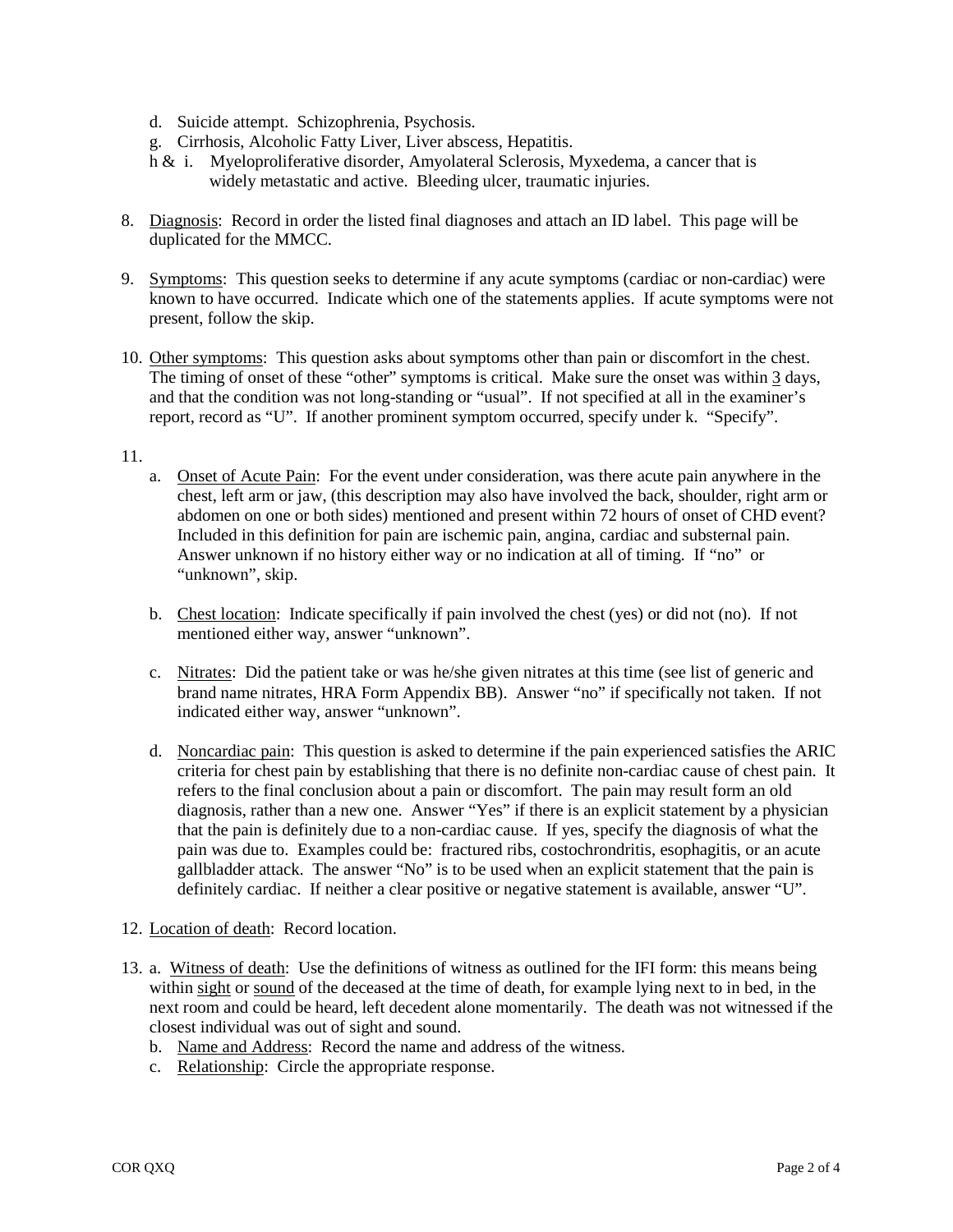14. Timing: Estimate time from acute symptom onset to death (IFI definition) or if no known acute symptoms, time from last known to be alive until death. Make an estimate to fit the categories. If it cannot be determined, check "U". Acute symptom onset is defined as that point in time when new symptoms caused a change in activity. If the symptom is chronic, there must be a change in severity or frequency. Symptoms might be stepwise (e.g. one chest pain, then a more severe one an hour later). In this case it is the first pain, if it was new and caused a change, that is the onset of the episode. The final episode for someone who collapses, is revived and collapses again began at the first collapse.

Questions 15-23 refer to the patient's medical history before the onset of this event. Do not record the causes of death as "Yes" here, since they are listed in Question 8.

- 15. a. Previous MI: Previous history refers to a time preceding the onset of the event under consideration. If this information states "previous silent MI", "borderline heart attack", record the answer as "Yes". An "old MI" on autopsy can be used for positive previous history. A history of angina or chest pain without documented MI should be recorded as "No". Statements such as: "No cardiac problems", "No adult illness", "Previously well", and "No previous history of heart disease" are sufficient to answer "No" to previous MI. If no indication either way, answer "Unknown". May be answered through autopsy.
	- b. MI within 4 weeks: Review recency of MI. May be answered through autopsy.
	- c. & d. Hospitalization: Circle the appropriate response and record name if available. May be answered through autopsy.
- 16. Previous angina or coronary insufficiency: Examine the record for mention of previous angina pectoris or coronary insufficiency prior to this event (i.e., > 72 hours before admission). This would include mention of chronic chest pain, ischemic pain, and "history of chest pain". Chest pain specified as being "of unknown origin" does not qualify. Answer "Yes" if the history includes any mention of the patient taking nitroglycerin for chest pain noted that the patient had "substernal pressure, pain, tightness, or burning distress precipitated by exercise or excitement, or both and is relieved by rest and/or nitroglycerin". Answer "no" if the history explicitly states that the patient has no history of any of the above. Answer  $U =$  unknown if none of the criteria for "Yes"/"no" responses apply. Cannot be answered through autopsy findings.
- 17. Other IHD: History of other chronic ischemic heart disease may include CHF described as due to coronary disease or ASHD (Atherosclerotic Heart Disease). Cannot be answered through autopsy findings.
- 18. Valvular disease or cardiomyopathy: History of valvular disease such as rheumatic heart disease, mitral valve prolapse, valvular stenosis or regurgitation. Other valvular diseases include: Aortic Valve diseases or disorders, aortic valve incompetence, insufficiency, regurgitation, or stenosis, aortic valve failure; Mitral valve diseases, disorders, mitral valve incompetence, insufficiency, regurgitation and stenosis or mitral valve failure; or Pulmonary valve diseases, disorders, incompetence, insufficiency, regurgitation, stenosis and failure. In addition, any mention of valvular endocarditis warrants an answer of "Yes" to history of valvular disease. Not recorded is recorded as "U". May be answered through autopsy findings.
- 19. Coronary bypass or angioplasty. Has the patient had previous coronary bypass surgery or